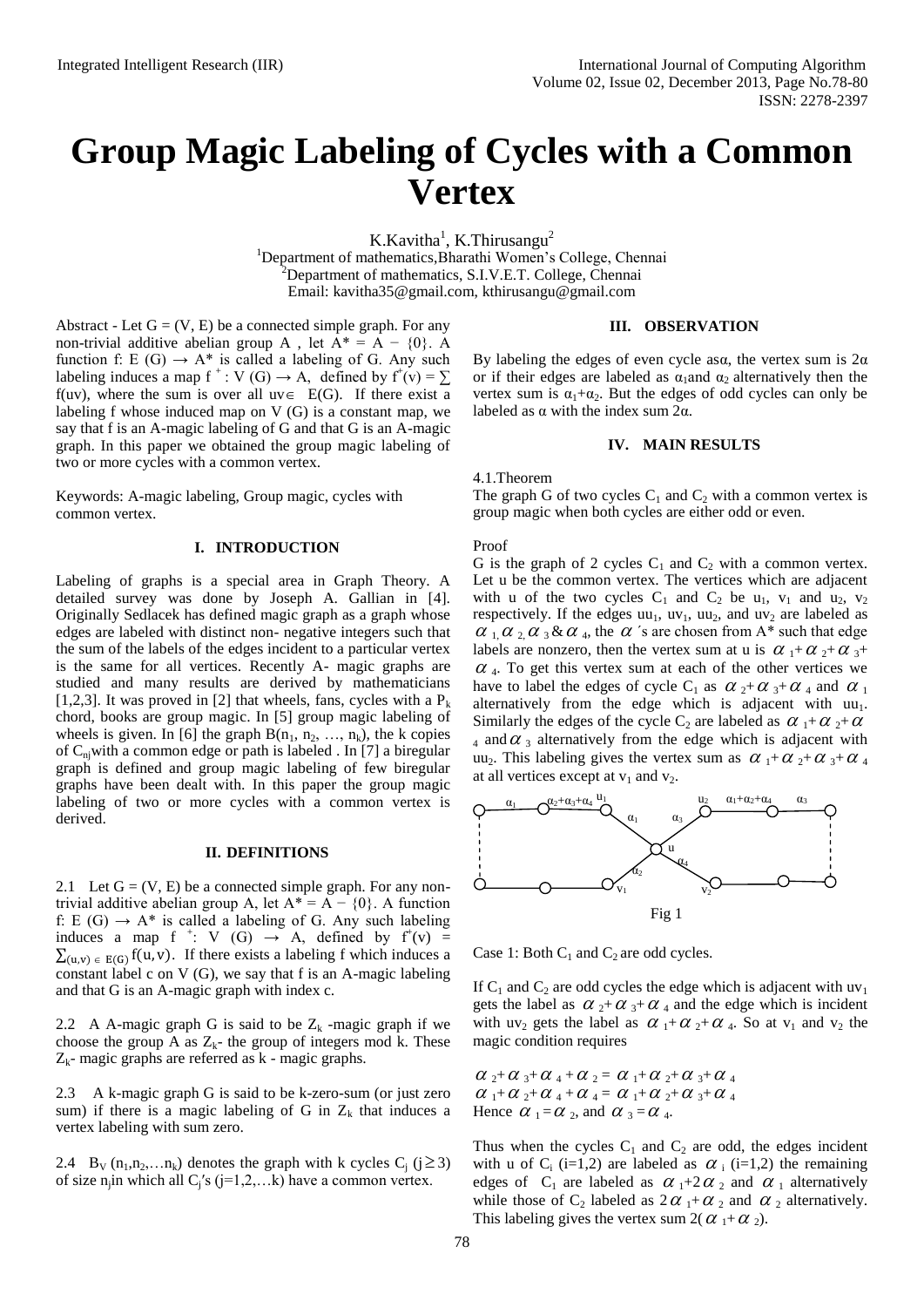Case 2: Both  $C_1$  and  $C_2$  are even

If  $C_1$  and  $C_2$  are even cycles the edge which is adjacent with  $uv_1$  gets the label as  $\alpha_1$  and the edge which is adjacent with  $uv_2$  gets the label as  $\alpha_3$ . So at  $v_1$  and  $v_2$  the magic condition requires

 $\alpha_1 + \alpha_2 = \alpha_1 + \alpha_2 + \alpha_3 + \alpha_4$  $\alpha_3+\alpha_4 = \alpha_1+\alpha_2+\alpha_3+\alpha_4$ Hence  $\alpha_1 + \alpha_2 = 0$ , and  $\alpha_3 + \alpha_4 = 0$  (\*)

This in turn leads to the vertex sum also as zero.Hence when the cycles  $C_1$  and  $C_2$  are even, by the above discussion G is only zero sum magic provided the condition (\*) holds.

Thus here G is zero sum magic if the labels  $\alpha_1$  and  $\alpha_2$  are chosen in such a way that  $\alpha_{2} = -\alpha_{1}$  and  $\alpha_{4} = -\alpha_{3}$ .

Case 3: Either  $C_1$  or  $C_2$  is odd

Suppose  $C_1$  is odd and  $C_2$  is even, the edge which is adjacent with uv<sub>1</sub> gets the label as  $\alpha_{2} + \alpha_{3} + \alpha_{4}$  and the edge which is adjacent with uv<sub>2</sub>gets the label as  $\alpha_3$ .

So at  $v_1$  and  $v_2$  the magic condition requires  $\alpha_2 + \alpha_3 + \alpha_4 + \alpha_2 = \alpha_1 + \alpha_2 + \alpha_3 + \alpha_4$  $\alpha_3+\alpha_4 = \alpha_1+\alpha_2+\alpha_3+\alpha_4$ Hence  $\alpha_1 = \alpha_2$ , and  $\alpha_1 + \alpha_2 = 0$ . Which in turn  $\alpha_1 = 0$  which is impossible.



Theorem 4.2

 $B_V(n_1, n_2, \ldots n_k)$  for  $k \ge 3$  is group magic.

Proof :

Denote the common vertex in B<sub>V</sub>  $(n_1, n_2, \ldots, n_k)$  as u and the vertices of  $C_i$  which are adjacent to u as  $u_i$  and  $v_i$  for every j = 1,2,...k. In each C<sub>j</sub>, label the edges uu<sub>j</sub> and uv<sub>j</sub> as  $\alpha$ <sub>2j-1</sub> and  $\alpha$ 

 $_{2j}$ . At u the vertex sum is  $\sum_{i=1}^{2k}$ *i* 2 1  $\alpha_i$ . Choose  $\alpha$ 's from A<sup>\*</sup> such that the edge labels are nonzero.

Case 1: Among  $C_j$ 's (j=1,2,...k) at least two are even cycles.

For our convenience let us take  $C_1, C_2, \ldots, C_s$  are the odd cycles and the remaining k-s cycles are even. In  $C_1$  the remaining edges are labeled  $\sum_{i=1}^{2k}$ *i* 2 1  $\alpha_i$  -  $\alpha_1$  and  $\alpha_1$  alternatively from the edge which is incident with  $u_1$ . At  $v_1$  the magic condition requires

$$
\sum_{i=1}^{2k} \alpha_i - \alpha_1 + \alpha_2 = \sum_{i=1}^{2k} \alpha_i.
$$
  
That is  $\alpha_1 = \alpha_2$ 

Similarly we can do for the cycles C<sub>j</sub> for j=2,...,s. we have  $\alpha$  $_{2j-1} = \alpha_{2j}$  for j=2,...s.

In each C<sub>i</sub> for  $j = s+1, s+2,...k$ , the remaining edges are labeled  $\sum_{i=1}^{2k}$ *i* 2 1  $\alpha_i$  -  $\alpha_{2j-1}$  and  $\alpha_{2j-1}$  alternatively from the edge which is

incident with  $u_j$ . At v<sub>i</sub>the magic condition requires

$$
\alpha_{2j-1} + \alpha_{2j} = \sum_{i=1}^{2k} \alpha_i \sum_{\substack{i=1, i \neq 2 \ j-1}}^{2k} \alpha_i = 0
$$

This equation can be written as,

$$
2\sum_{i=1}^{s} \alpha_{2i-1} + \sum_{i=s+1, i\neq j}^{k} (\alpha_{2i-1} + \alpha_{2i}) = 0 (*)
$$

For 
$$
j = s+1, s+2, ...k
$$
  
\n
$$
\sum_{i=s+1, i \neq j}^{k} (\alpha_{2i-1} + \alpha_{2i}) = M \text{ where } M = -2 \sum_{i=1}^{s} \alpha_{2i-1}.
$$

From these k-s equations we get  $\alpha_{2j-1} + \alpha_{2j} = \alpha_{2i-1} + \alpha_{2i}$  for every i and  $j = s+1, s+2,...k$ 

Substituting in (\*) we get for each 
$$
j = s+1, s+2,...
$$
  
\n
$$
2\sum_{i=1}^{s} \alpha_{2i-1} + (k-s-1)(\alpha_{2j-1} + \alpha_{2j}) = 0
$$
\n
$$
(\alpha_{2j-1} + \alpha_{2j}) = \frac{1}{k-s-1}M \qquad (*)
$$

Provided k-s  $\neq$ 1, that is B<sub>V</sub> (n<sub>1</sub>, n<sub>2</sub>, ..., n<sub>k</sub>) contains at least two even cycles.

Thus choosing  $\alpha_j$  for  $j = s+1, s+2,...k$  in such a way that it satisfies (\*\*) will give the group magic labeling with the vertex sum

$$
\sum_{i=1}^{2k} \alpha_i = -M + (k-s) (\alpha_{2j-1} + \alpha_{2j}) = -M + \frac{k-s}{k-s-1} M
$$
  
= 
$$
\frac{1}{k-s-1} M \qquad (*)
$$

If all the cycles are even then M takes the value zero. So  $B_V$  $(n_1, n_2, \ldots, n_k)$  is zero sum magic when all n's are even.

Case 2: Among  $C_j$ 's (j=1,2,...k) only one even cycle